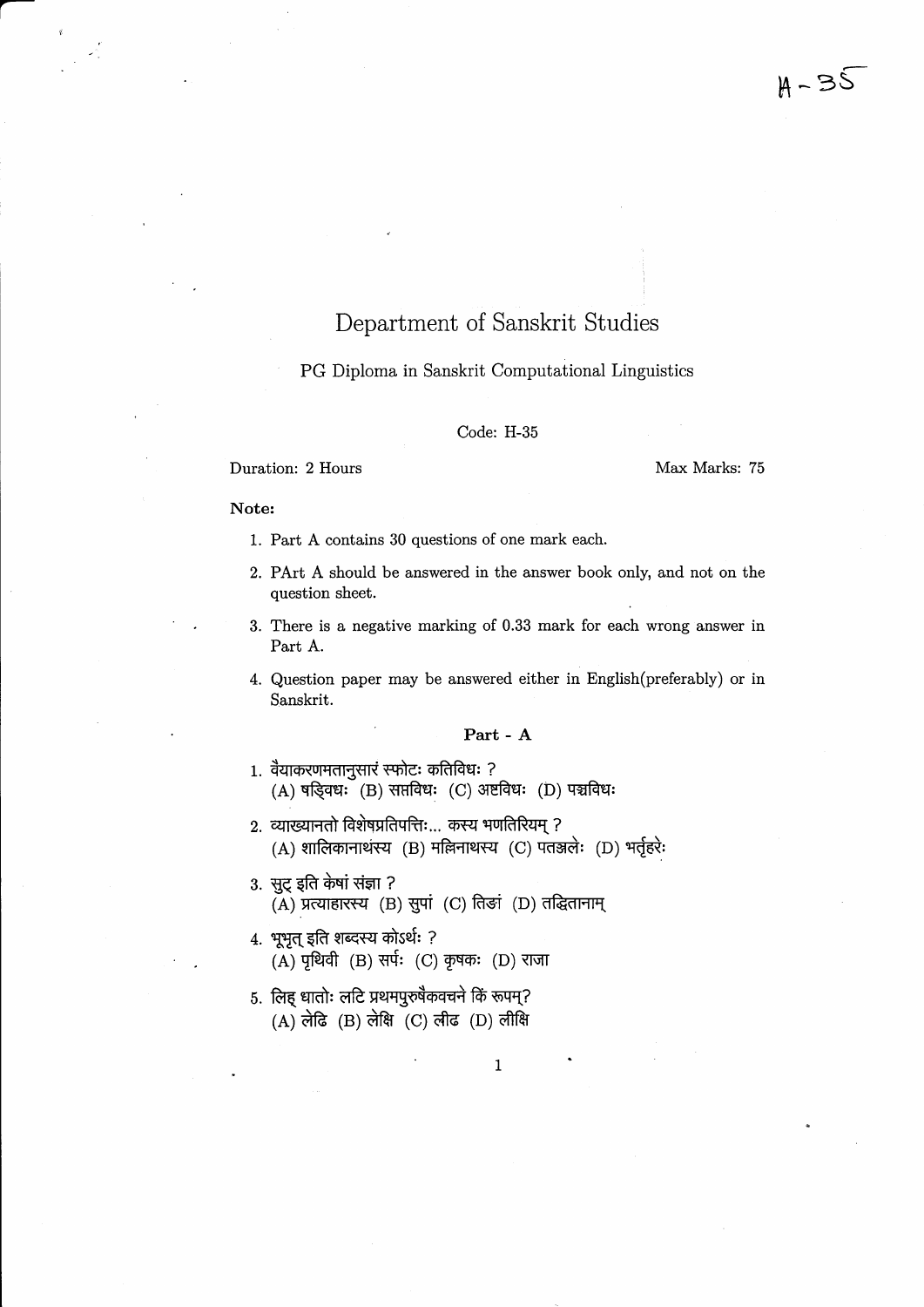$H - 35$ 

- 7. सिद्धे शब्दार्थसम्बन्धे इति कस्य वचनमिदम?  $(A)$  पाणिनेः (B) नागेशस्य (C) कौण्डभट्टस्य (D) पतञ्जलेः
- 8. क्विप् च इति सूत्रेण किं विधीयते  $(A)$  कर्ता  $(B)$  कर्म  $(C)$  करणं  $(D)$  कारकम्
- ९. तरिमन् इति निर्दिष्टे पूर्वस्य इतीदं कीदृशं सूत्रम्?  $(A)$  संज्ञा (B) परिभाषा (C) विधि (D) नियम
- 10. पूर्वत्रासिद्धम् इत्यस्य सूत्रस्य अष्टाध्यायीक्रमसङ्ख्या का? (A) 8.1.2 (B) 8.2.1 (C) 7.4.1 (D) 6.1.88
- 11. शिखावान् इत्यत्र शिखापदोत्तरं विहितः प्रत्ययः कः?  $(A)$  क्त  $(B)$  क्तवत्  $(C)$  मतुप्  $(D)$  शानच्
- 12. केन सूत्रेण सङ्ख्यावाचकशब्दानां जस् तथा शस् प्रत्यययोर्लोपः भवति ?  $(A)$  षड्भ्यो लुक् (B) ष्णान्ता षट् (C) अल्लोपोऽनः (D) अष्टन् आ विभक्तौ
- 13. विना इत्यर्थे अस्य अव्ययस्य प्रयोगः क्रियते ?  $(A)$  मनाक्  $(B)$  वरम्  $(C)$  प्रियम्  $(D)$  अन्तरेण
- 14. फलसमानाधिकरणव्यापारवाचकत्वम् : (A) अकर्मकत्वम् (B) सकर्मकत्वम् (C) भावत्वं (D) न किञ्चित् साधु
- 15. लः परस्मैपदम् इति सूत्रस्य बाधकं सूत्रं किम्?
	- (A) अस्मद्युत्तमः (B) युष्मद्युपपदे समानाधिकरणे स्थानिन्यपि मध्यमः (C) तिङ्शित्सार्वधातुकम् (D) तङानावात्मनेपदम्
- 16. निनन्दिषति इति सन्नन्तरूपस्थधातुः कः? (A) नन्दि (B) निन्द (C) नन्द (D) निनाद
- 17. रामः रावणं हन्ति स्म इत्यस्मिन् वाक्ये स्म-योगेन लटः अर्थः भवति : (A) परोक्षभूतः (B) हेतुहेतुमद्भावः (C) अनद्यतनभूतः (D) भूतसामान्यः
- 18. दिग्वाचिशब्दप्रयोगे ––– विभक्तिर्भवति (A) तृतीया (B) चतुर्थी (C) पञ्चमी (D) सप्तमी
- 19. पङ्कजमिति पदं पदचातुर्विध्ये कस्योदाहरणम्
	- (A) रूढेः (B) यौगिकस्य (C) योगरूढस्य (D) यौगिकरूढस्य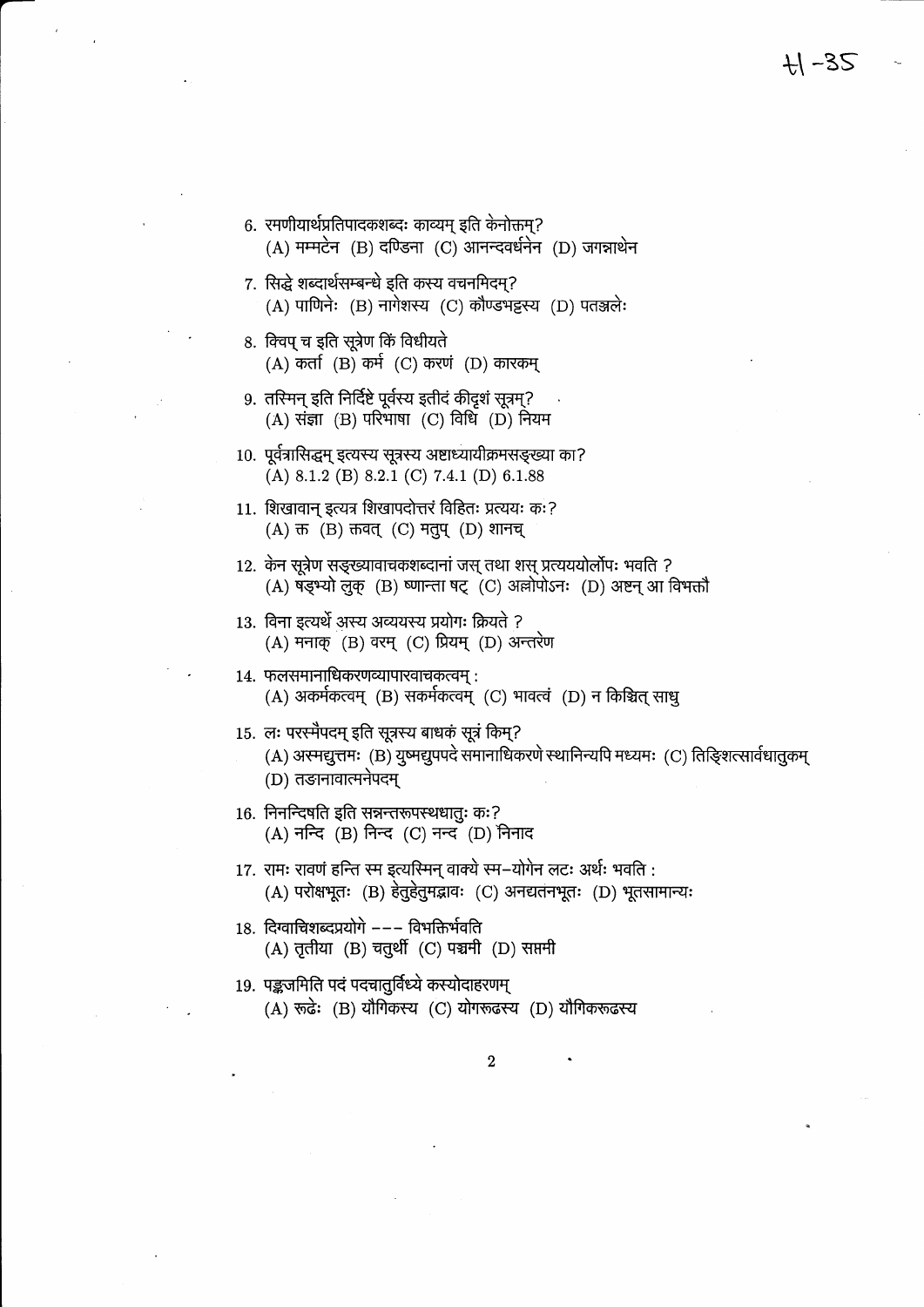20. वृत्तिर्नाम

- $(A)$  पदार्थाभिधानम् (B) परार्थाभिधानम् (C) पदार्थलक्षणम् (D) पदार्थसामान्यम्
- $21.$  समासे खल भिन्नैव --- पङ्कजशक्तिवत् (A) वृत्तिः (B) शक्तिः (C) बुद्धिः (D) अर्थः
- 22. पञ्चानां गोदावरीणां समाहारः (A) पञ्चगोदावरिम् (B) पाञ्चगोदावरम् (C) पञ्चगोदावरम् (D) पञ्चगोदावर्यम्
- 23. कूरूणां राजा इति विग्रहस्य तद्धितान्तरूपं  $(A)$  कौरवराजा (B) कुरुराजा (C) कौरव्यः (D) कौरवेयः
- $24.$  ऋहलोः:

(A) यत् (B) ण्यत् (C) क्यप् (D) क्यच्

25. लूञ् धातोः क्तप्रत्यये परे इदं रूपं सिद्ध्यति  $(A)$  लूनः (B) लीनः (C) लग्नः (D) लोनः

## 26. कः प्रयोगः शुद्धः?

 $(A)$  मया रोचते (B) मह्यम् रोचते (C) मत् रोचते (D) मम रोचते

- 27. अनभिहिते कर्तरि का वा विभक्तिर्भवति? (A) प्रथमा (B) तृतीया (C) षष्ठी (D) द्वितीया
- 28. सहयुक्ते अप्रधाने इत्यनेन का वा विभक्तिर्विहिता?  $(A)$  द्वितीया (B) तृतीया (C) चतुर्थी (D) पञ्चमी
- 29. 'तस्य लोपः' इति सूत्रेण कस्य लोपः भवति ? (A) ञित् (B) णित् (C) इत् (D) कित्
- 30. नमः इत्यव्यययोगे का च विभक्तिरिष्ठा?  $(A)$  द्वितीया (B) चतुर्थी (C) तृतीया (D) पञ्चमी

### PART B

Q 1) Attempt any three of the following.

 $(3 * 5 = 15)$ 

- 1. Write a note on अच्-सन्धिः.
- 2. Give a step by step derivation of the pada राम: starting with राम and सु.
- 3. Explain the Pāṇinian sūtra यस्य च भावेन भावलक्षणम्.